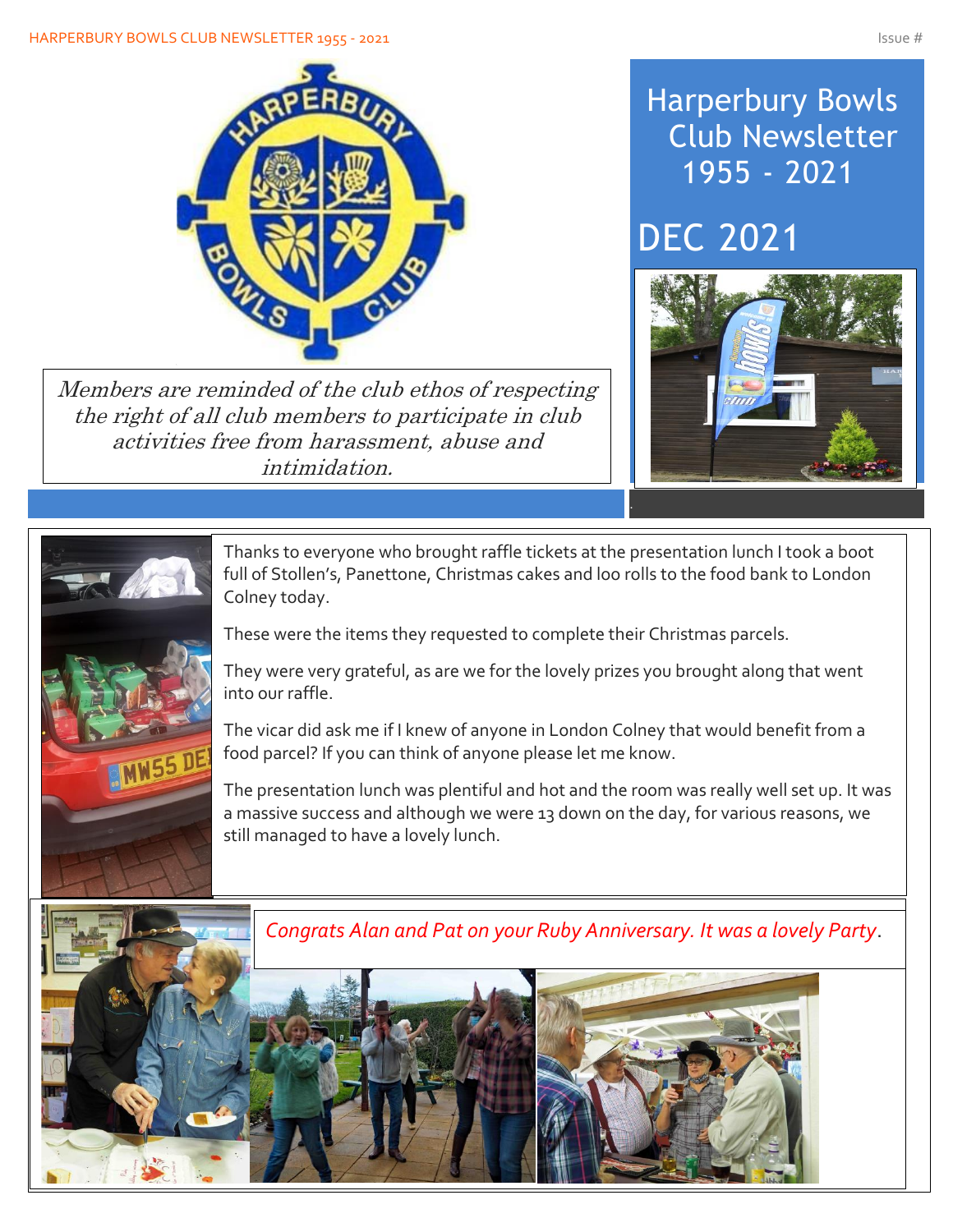## Presentation lunch

Í

I

I

I

I

I

I

I

I







Malc wanted his trophy presented to him by Brenda, he didn't fancy kissing Dave.



Aaron was presented with his under 25 Watford and District Singles trophy.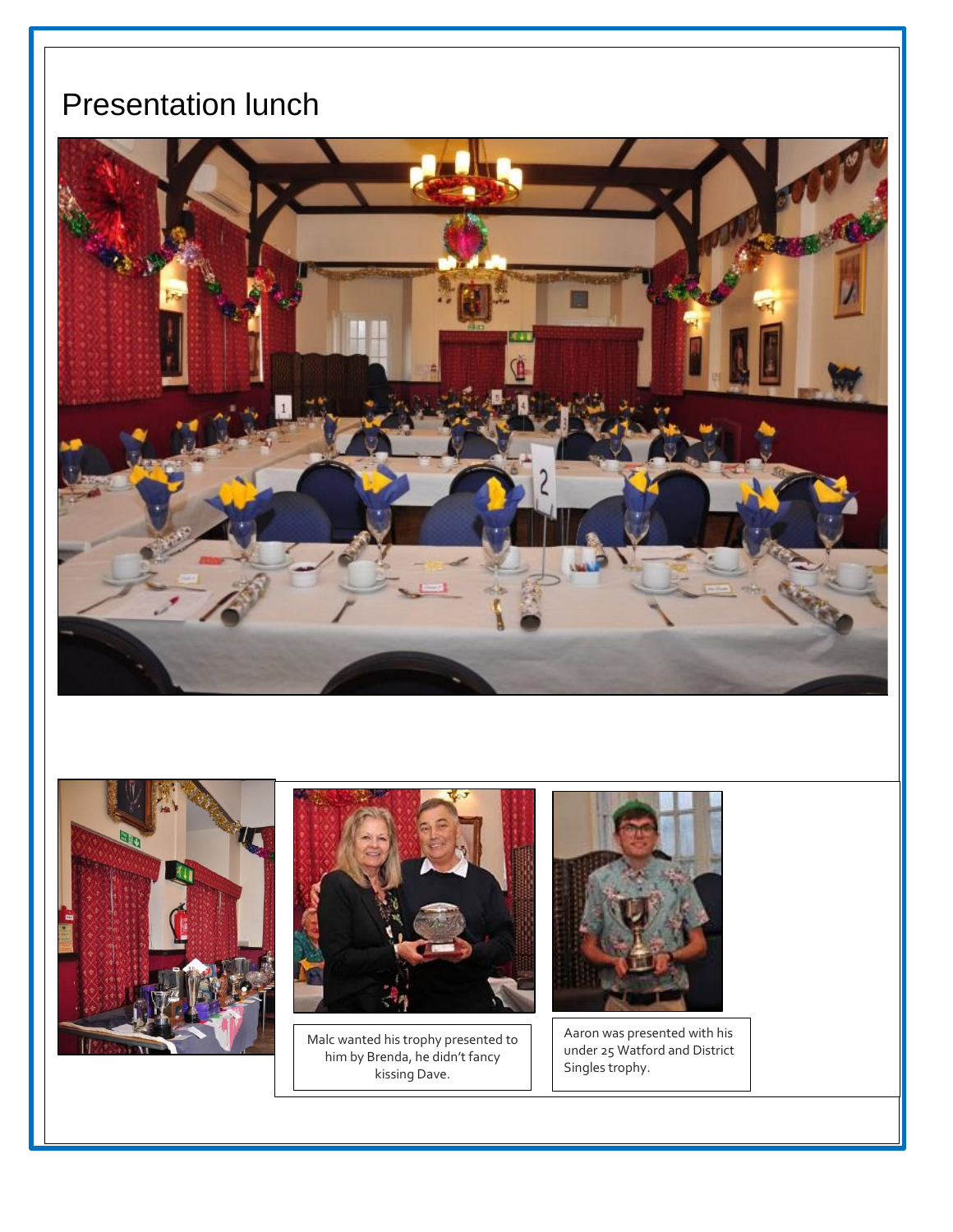

The internal competition details will be on the subscription forms when they are sent out in March. If you fancy entering just tick the ones you want and check the play on dates. The singles will be play by dates and it is up to you to arrange them. Fancy collecting a trophy next year then why not enter the competitions because you never know – it is all on the day !

To look at the pictures on the website go t[o www.harperburybowls.org.](http://www.harperburybowls.org/) Thank you John Webster for taking the pics and Keith for all his hard work with the website.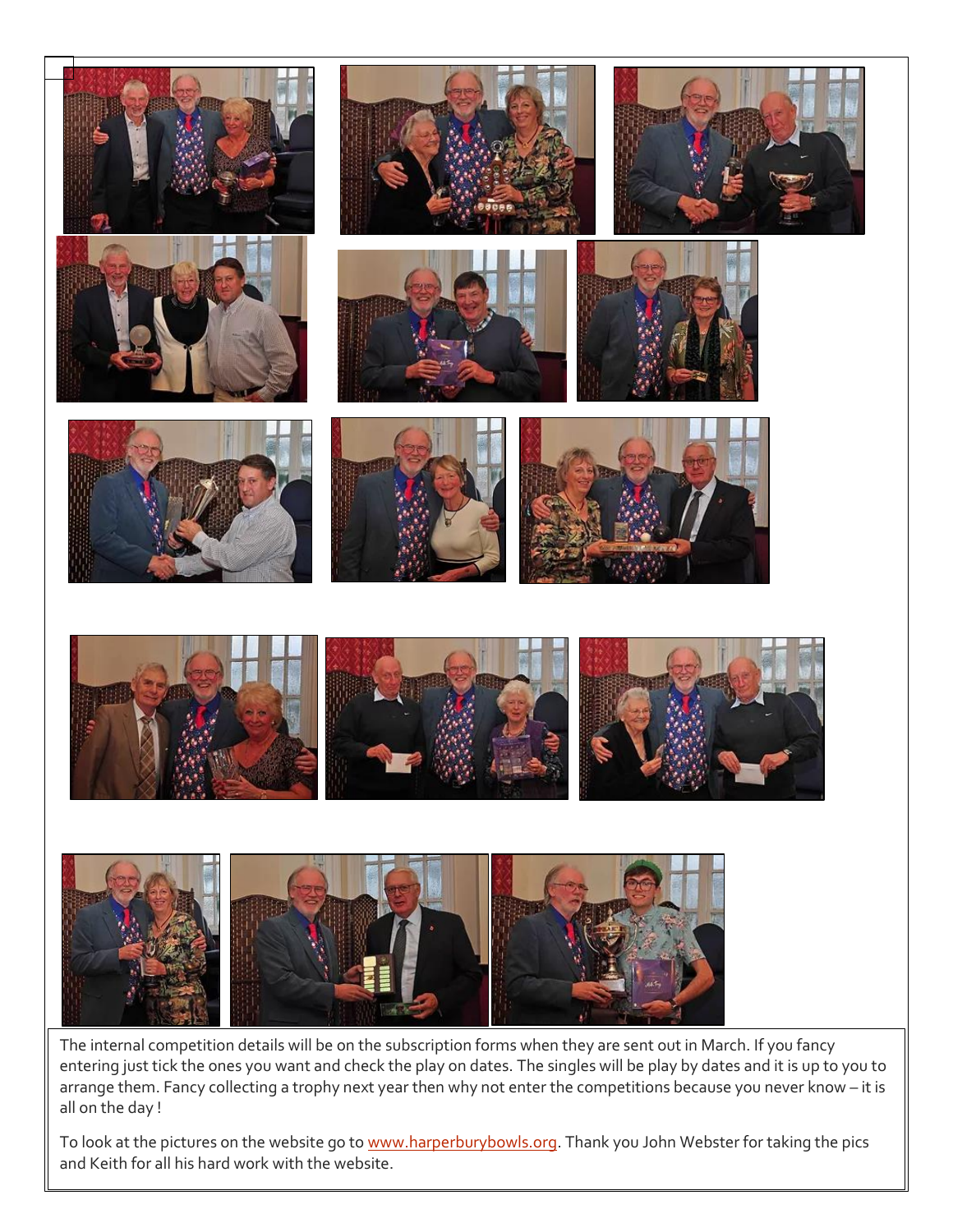#### Captains Report.



# *Merry Christmas and a Happy Healthy*

#### *2022*

Well, it looks like you have me again as Captain for another season. I was the only one with my name down to be fair. This will be my 3<sup>rd</sup> year and I will be stepping down after the 2022 season so please have a think if it is a position you could commit to in 2023.

I can't wait for April to get out there again as I know it is going to be a really positive year for us.

Jan, Keith, Alan, Paula and I will be working on our membership recruitment campaign in January and it will hopefully bring some new members to us from the areas of London Colney, Radlett and Shenley.

The coaching team are preparing a program to support new bowlers and we are hoping to get County coaches in to give the more experienced bowlers some support with their bowls and etiquette on the green. Never a bad thing to have a little reminder of the basics every now and again is it?

The indoor games are a lovely way of catching up with each other if you fancy a game? I am NOT an indoor bowler and I struggle, but we do have a few members that do bowl indoors and we distribute them throughout the teams to stop a complete pasting!

We have played 3 indoor games so far and lost all 3 but the scores do not reflect the game. We have a lovely afternoon, good company and, at Hatfield, a hot meal to boot.

The remaining indoor games are 9<sup>th</sup> Jan Harpenden 2.30 30<sup>th</sup> Jan Hatfield 2.30 19<sup>th</sup> Feb Watford IBC 2.30.

Let me know if you want to put your name down.

The fixtures list is busy being confirmed with other teams and Gillian's computer and phone are 'hot' with all the activity re fixtures.

There is a lot that goes on behind the scenes with the committee throughout the season to get everything ready. The green team are also busy with the green and other areas of the club and members with flower beds are often seen up the club tittyvating (is that a word?) making it all fabulous. One of our unsung hero's is Jean who loves popping up the club with the green team, wiping and cleaning.

As a club we heavily rely on our members to help with the upkeep etc of Harperbury Bowls Club and are very grateful for everything our members do.

Once again we have a 'to do' list circulating with jobs that need doing before April so please, if you can, come and help. We will also be allocating members to a cleaning duty during the season and either a tea and biscuits mid week game or tea and cream tea/cake game at the weekend. Let me know if you have summer holidays booked so I can avoid those dates.

Wishing you all a Merry Christmas and a happy healthy 2022.

Thanks Debs